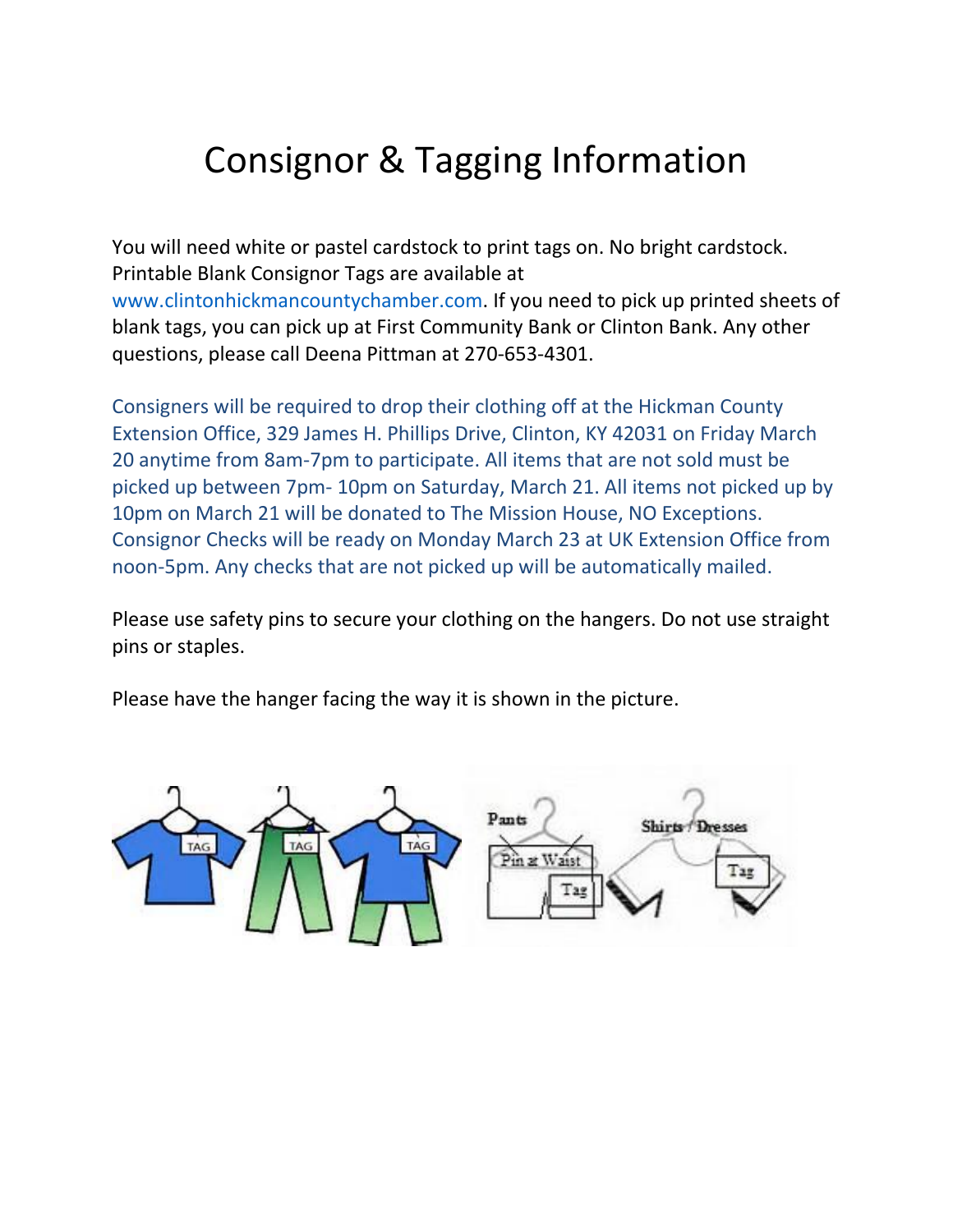## **This Sale can be any season clothing.**

## **Only Clean Clothing. No stains or holes. We reserve the right to refuse any items.**

## **\*\*** All items not picked up between **7pm-***10 pm on Saturday March 21 will be donated to the Mission House.* NO EXCEPTIONS \*\*\*25 item minimum to consign/participate in the sale.

\*PRICING: You price your item. General guideline is 1/4 to 1/3 of original sales price. Name brands and excellent condition items sell for more. Ask yourself, "Would I buy this for \$xx?" Start early, it takes time to write out price cards and sort clothing.

\*SHOES: please limit to your best 15 pair. **HANG YOUR SHOES. TIE TOGETHER** with laces or strong braided string. Pin or tie your tags on to the shoes with yarn. These display better on our racks than those in bags. Space is extremely limited. They need to be priced lower than your clothing.



\*Baby ITEMS: only baby items in excellent condition will sell unless they are priced very cheap

**\*FEES for consigning your items are 20% of sales price plus a \$20 consigner fee. Whether you have a little or alot of items, you keep 80% of the sales price! Fees are deducted from proceeds. Do not meet all fees, you are expected to make the \$20 consigner payment.** 

**\*CHECKS will be ready for pick-up, or mailed on Monday, March 23 following the sale. You may pick up checks at the Hickman County Extension Office, 329**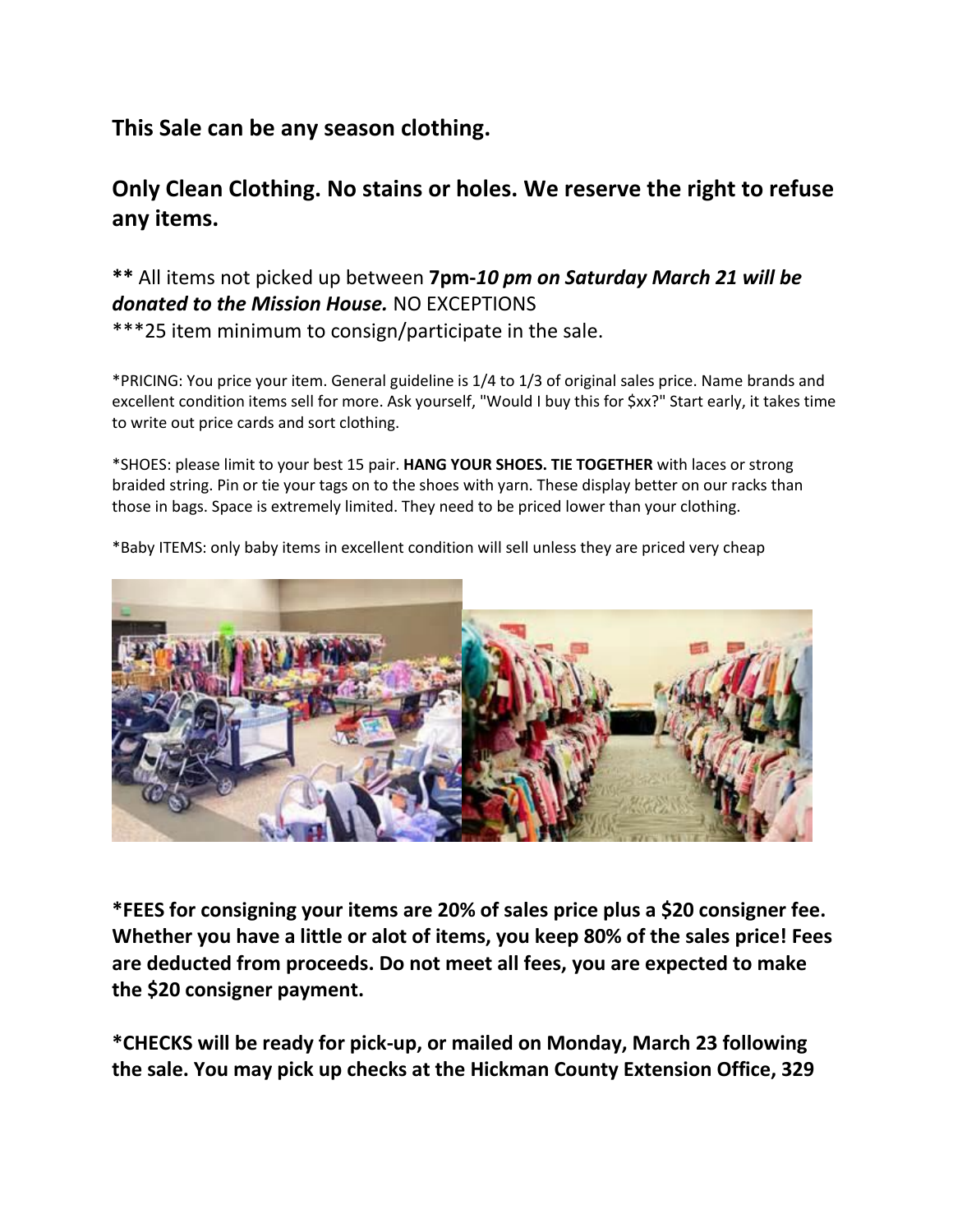**James H Phillips Drive, Clinton, KY 42031 from noon- 5pm. Any check not picked up in person will be automatically mailed.** 

**\*CONSIGNOR NUMBERS: New consignors will use their first letter of their last name plus the last 4 digits of their phone number as their consignor/seller number. For example, Deena Pittman is P-0582. If you consign at other sales and already have your items tagged and have a specific consigner number, please use that existing consigner number and the tags that are already on your items.** 



You will need white or pastel cardstock to print tags on. No bright cardstock. Printable Blank Consignor Tags are available at

www.clintonhickmancountychamber.com. If you need to pick up printed sheets of blank tags, you can pick up at First Community Bank or Clinton Bank. Any other questions, please call Deena Pittman at 270-653-4301.

**YARN COLORS:** For identification purposes and ease of sorting after the sale, attach a colored yarn, tape, or ribbon to the tops of hangers. Bagged items and toys do not need this color identification. Colors correspond to the first letter of your last name. Use a unique shade or type if you prefer.

> *ABC = Purple DEF = Pink GHI = Orange JKL = White MNO = Blue PQR = Yellow STUV = Green WXYZ = Red*

**GENERAL TAGGING INSTRUCTIONS:** 

**A great informational site is www.consignmentmommies.com** 

**Check out this page for pricing guidelines: <http://consignmentmommies.com/Resources/ClothingGuide.htm>**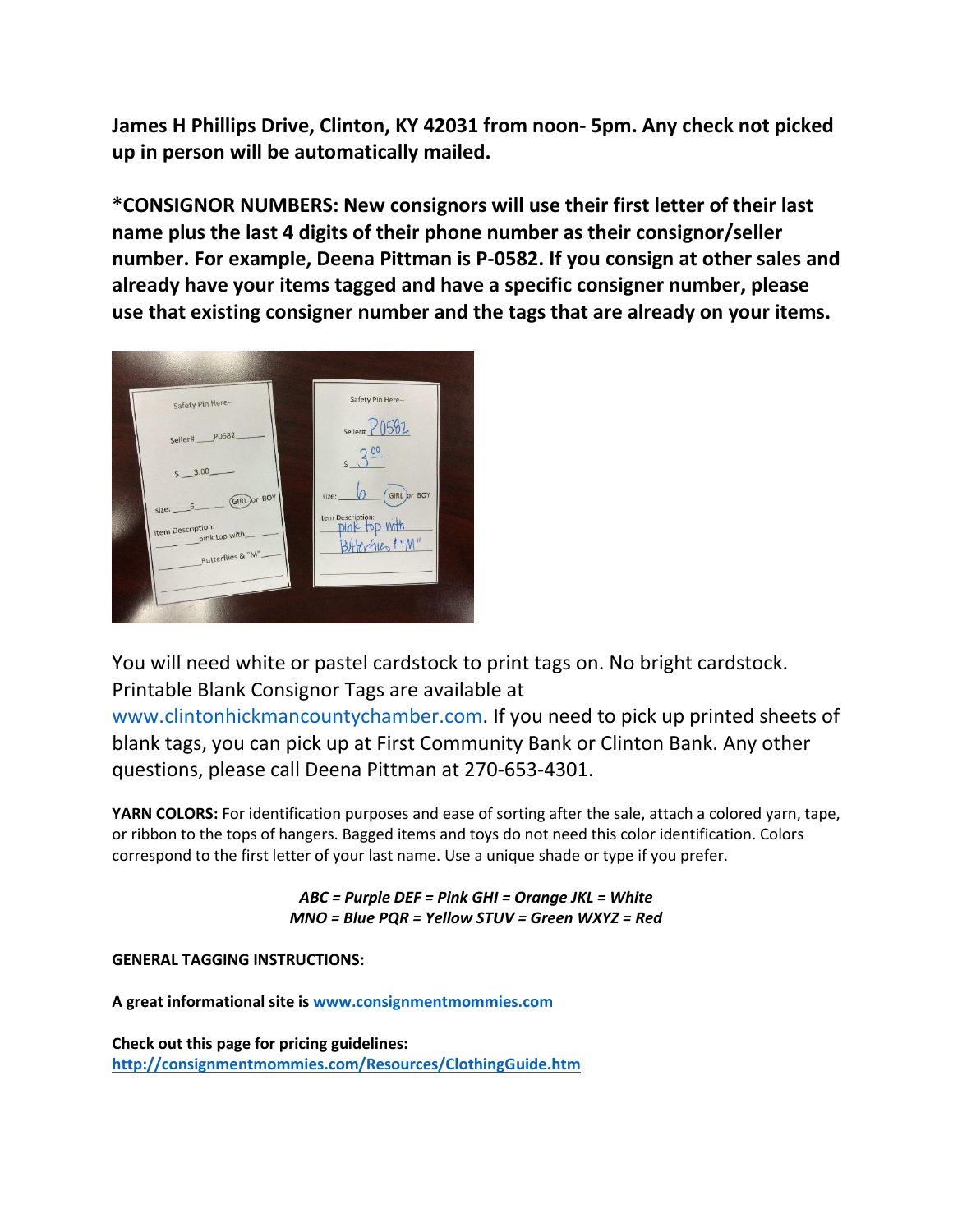**Check out this page for the five most over priced consignment items: [http://consignmentmommies.com/\\_blog/Consignment\\_Sale\\_Advice/post/five-things-and-five](http://consignmentmommies.com/_blog/Consignment_Sale_Advice/post/five-things-and-five-brands-you-are-overpricing/)[brands-you-are-overpricing/](http://consignmentmommies.com/_blog/Consignment_Sale_Advice/post/five-things-and-five-brands-you-are-overpricing/)**

**1. Your gently worn to excellent condition clothing must be on a hanger. Hanger hook should face LEFT (looks like ?, a question mark ). Place price tag on right shoulder. Some play clothes may be placed in ziploc bag. Hanging items sell better. Items that are clean, smell fresh, and ironed look & sell better. We accept many sizes, but don't accept clothing dated older than 5 years. A 12 years old's toddler clothing is dated.** 

**2. IMPORTANT! Sets should be pinned together securely by hanging the shirt first then attaching the pants to the hanger by the waist. The neater this looks, the better the set will sell. Be sure to catch the hanger as you close the pin so the pants do not weigh down the shirt. Try not to hide the pants under the shirt. Pin pants @ top of hanger -- catch the fabric twice or they slide along the bottom & do not sell.** 

**3. We do accept junior size item if they are teen/student appropriate.** 

**4. Price in whole dollar increments (no .50 cents or .99 cents) at full price. Items not priced in whole dollars will be rounded down to the nearest dollar. Put small items together to equal \$1.00 worth. It helps customers keep track and easier checkout.** 

**5. Small items should be bagged together in a Ziploc with the price card attached to the front with packaging tape or pinned to the outside. You can bag small toys, games, etc. together for one price which will sell better than little individual ones. Taping the bag shut protects from theft and children opening during sale.** 

**6. Limit 15 pair of shoes per consignor due to space constraints so pick your best ones. They also do not sell well and need to be priced lower than clothing guidelines. Our new shoe racks allow for shoes to hang and be seen. You can attach together either with laces tied, straps hooked together, or tied together with strong string. The price tags can be attached with pin. If you like, you can also bag shoes in Ziploc and attach price tag to outside of bag with packing tape, pin to bag, or place in your bag.** 

**7. Rack space cannot be given to onesies, sleepers, gowns, very used pajamas, and other small clothes. Only very high-end designer items or those with tags attached are exceptions. Bag these items and attach tag or place in bag with item. No sleepers on hangers, only in bags. Only inexpensive baby items in perfect condition will sell. Have a friend expecting? Share your used bibs, onesies, and burp cloths with them.** 

**8. We accepts all kids' items: Strollers, cribs, beds, toy boxes, high chairs, walkers, toys, books, video games, videos, CD/DVD, shoes, and sporting equipment. Make sure all baby items are not broken or**